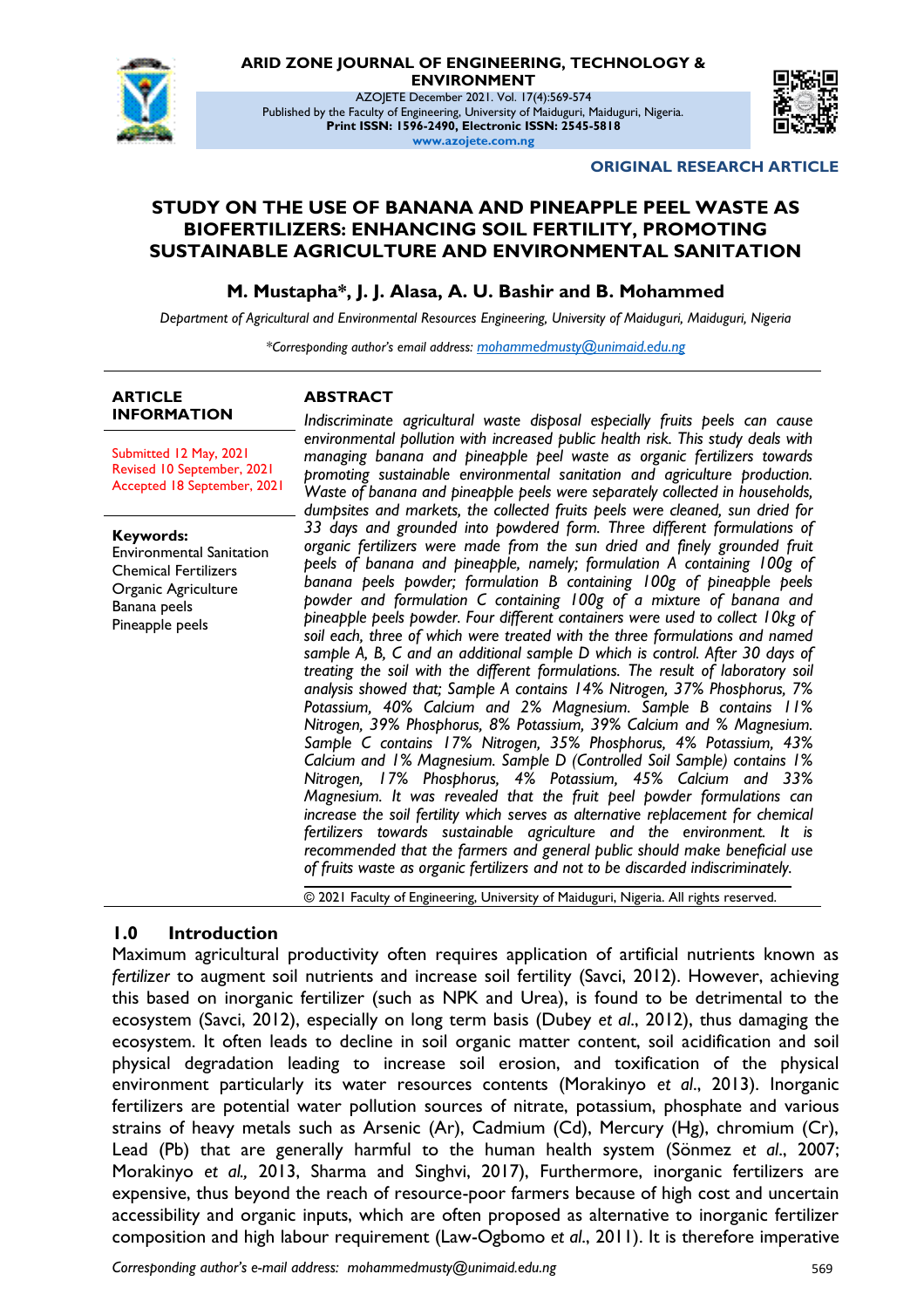*Mustapha et al: Study on the Use of Banana and Pineapple Peel Waste as Biofertilizers: Enhancing soil fertility, Promoting Sustainable Agriculture and Environmental Sanitation. AZOJETE 17(4):569-574. ISSN 1596-2490; e-ISSN 2545-5818, www.azojete.com.ng*

to adopt eco-friendly and sustainable agricultural practices for efficient food production through organic farming.

Recently, the need for clean environment for healthy habitation has attracted the integration of vegetables and fruits peels waste into farms, as an alternative to synthetic plant growth nutrient, and as part of measures towards efficient nutrient management and recycling of wastes; Although animal manures are also being incorporated into organic farming, however, they sometimes present some sort of public health and environmental water pollution issues in nearby farms if not well managed; it leads to pathogenic bacterial contamination, ammonia pollution and depletion of dissolved oxygen in water bodies which is especially unconducive for aquatic livelihood. However, a wide range of agricultural fruit waste such as banana peel, orange peel, pineapple, egg shell, tea waste, potato peel waste, generated from especially households and fruit vendors were mostly discarded without subjecting to any form of commercial value, and at large environmental expense and quality of life of people (Harir *et al.,* 2015).However, numerous scientific studies showed that various quantities of minerals and natural bioactive phytochemicals are contained in fruits peels, which are essentially needed by plant for optimum growth and development (Rudra *et al*., 2015; Bakry *et al.,* 2016; Khattak and Rahman, 2017; Pathak *et al.,* 2017, Sagar *et al.,* 2018; Vasanthi and Ramadas, 2019), such as calcium, sodium, magnesium, iron, manganese, zinc, potassium and phosphorus which are potential sources of plant nutrient. Hence utilizing these wastes as plant fertilizers undoubtedly may lead to increase in soil plant nutrients and sustainable plant growth and environment. Banana and pineapple peel are some common fruits consumed globally, Hence, with the increasing banana and pineapple fruits production and consumption, banana and pineapple waste are also proportionally increasing, thus waste disposal present a serious environmental challenge, as the rich nutrients packed in these wastes make them vulnerable to microbial spoilage. The objectives of this research are to demonstrate the efficacy of the use of peels of Banana and pineapple on soil fertility for maximum agricultural production.

### **2. Methodology**

### **2.1.** *Collection and Preparation of soil*

Clay soil samples were collected in a barren land and were filled in four different containers (made up of rubber), and named sample A, B, C and D (control), each weighing 2kg, the soil was sampled, air-dried in an oven and collected in a sterile polythene bags and sent to Laboratory for analysis of macro elements (Nitrogen, Phosphorous and Potassium), micro elements (Calcium and Magnesium), and tested for Electrical conductivity and pH, as initial nutrient content of the soil sample before treatment

### **2.2.** *Extraction of fruit peel waste*

Waste of banana and pineapple peels waste were separately collected in households, dumpsites and markets, the collected fruits peels were rinsed adequately in running tap water of debris, sand and foreign materials, the cleaned peels were cut into small pieces (1-5cm) and sun dried for 33 days, which were then ground into powdered form, sieved and stored at room temperature, each of pineapple and banana extract were prepared Separately and an additional preparation containing a mixture of pineapple and banana. Figures 1 and 2 show the banana peel and Pineapple peel powders.





*Corresponding author's e-mail address: mohammedmusty@unimaid.edu.ng* 570 Figure 1: Grounded Banana Peel Powder Figure 2: Grounded Pineapple Peel Powder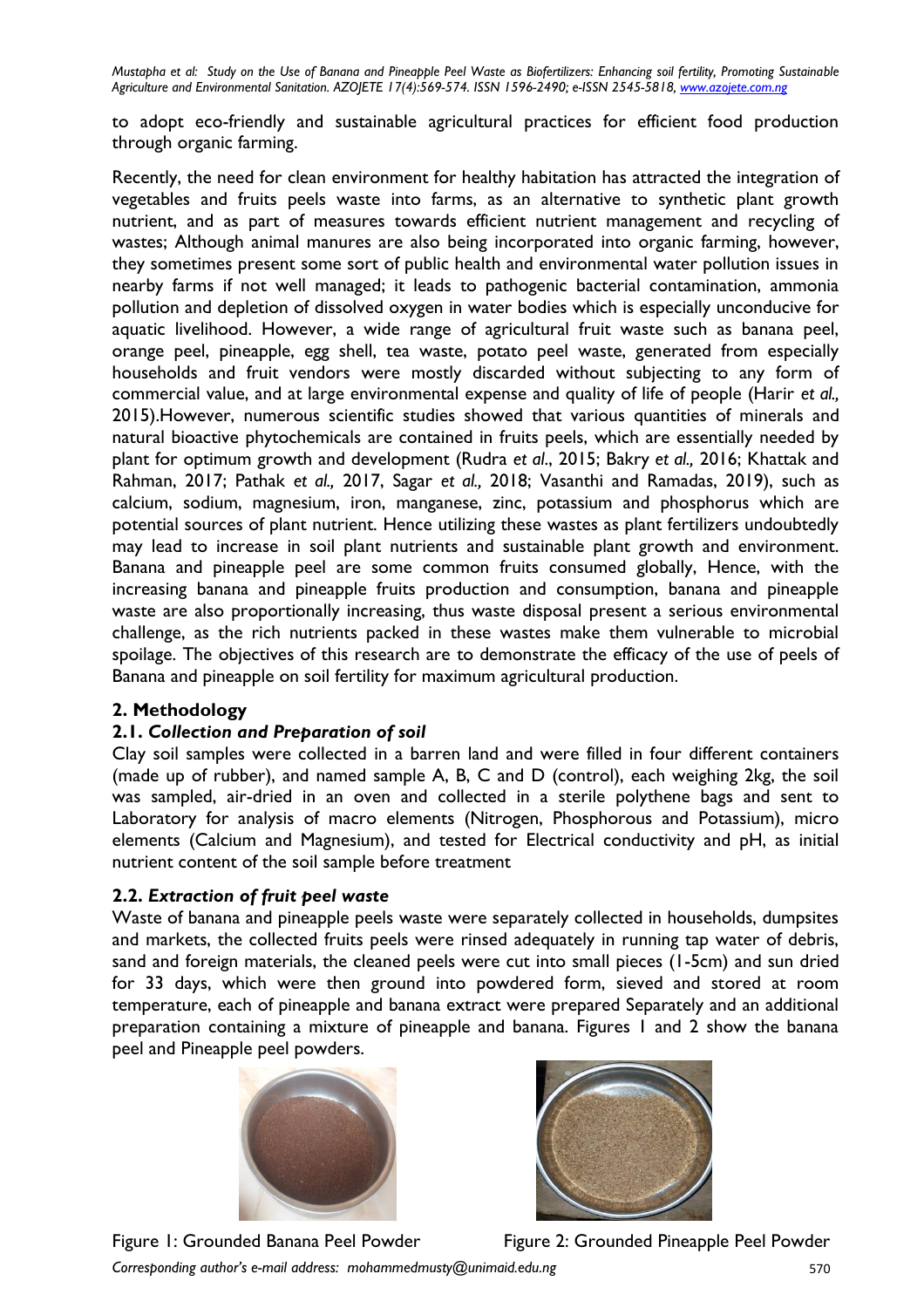*Arid Zone Journal of Engineering, Technology and Environment, December, 2021; Vol. 17(4) 569-574. ISSN 1596-2490; e-ISSN 2545- 5818; www.azojete.com.ng*

## *2.3. Formulation of different fruit peels fertiliser*

Three formulations, 4g of each of fruit peel powders prepared were diluted in 400ml of water and applied to soils, and mixed properly for uniform distribution, controls and two replications maintained for each of powders, for 32 days.

## *2.4. Physiochemical analysis of treated Soil Samples*

After treatment, the three different samples were tested at the Department of Geology Laboratory, University of Maiduguri. The samples are Sample A (Banana Peel Powder with Soil Sample), Sample B (Pineapple Peel Powder with Soil Sample) and Sample C (Banana Peel Powder and Pineapple Peel Powder with Soil Sample). Parameters measured were pH, Electronic Conductivity (EC), Nitrogen (N), Phosphorus (P), Potassium (K), Calcium (Ca) and Magnesium (Mg) in order to discover their increase level and availability in the soil sample.

### **3. Results and Discussion**

### *3.1 Chemical Properties of Different Fertilizer Formulations Soil Samples and control.*

The result of the soil analysis of the various soil sample treated and the control were shown below in Table 1 and Figure 3.

|                                                                        |     |           | <b>Composition of Micro-</b><br>nutrient percentage (%) |       |       | <b>Composition of Macro-</b><br>Nutrients percentage (%) |       |
|------------------------------------------------------------------------|-----|-----------|---------------------------------------------------------|-------|-------|----------------------------------------------------------|-------|
| <b>Samples</b>                                                         | PH  | EC(µs/cm) | N                                                       | P     | К     | Ca                                                       | Mg    |
| Soil Sample<br>A (Banana Peel<br>Formulation)                          | 8.1 | 380       | 10.21                                                   | 26.7  | 5.10  | 28.90                                                    | 0.98  |
| Soil Sample<br><b>B</b> (Pineapple Peel<br>Formulation)<br>Soil Sample | 8.0 | 330       | 8.91                                                    | 30.98 | 6.0   | 31.0                                                     | 2.01  |
| $C$ (Banana +                                                          | 7.9 | 370       | 15.32                                                   | 32.90 | 3.96  | 39.67                                                    | 15.32 |
| Pineapple Peel<br>Formulation)<br>Soil Sample D<br>(Control)           | 6.2 | 430       | 0.105                                                   | 1.75  | 0.395 | 4.6                                                      | 3.3   |

Table 1: Chemical properties of the various samples mixed and treated with the soil sample

*Note: Results are in percentage with exception of pH and EC.*



Figure 3: Bar Chart showing the amount of each parameter in the various samples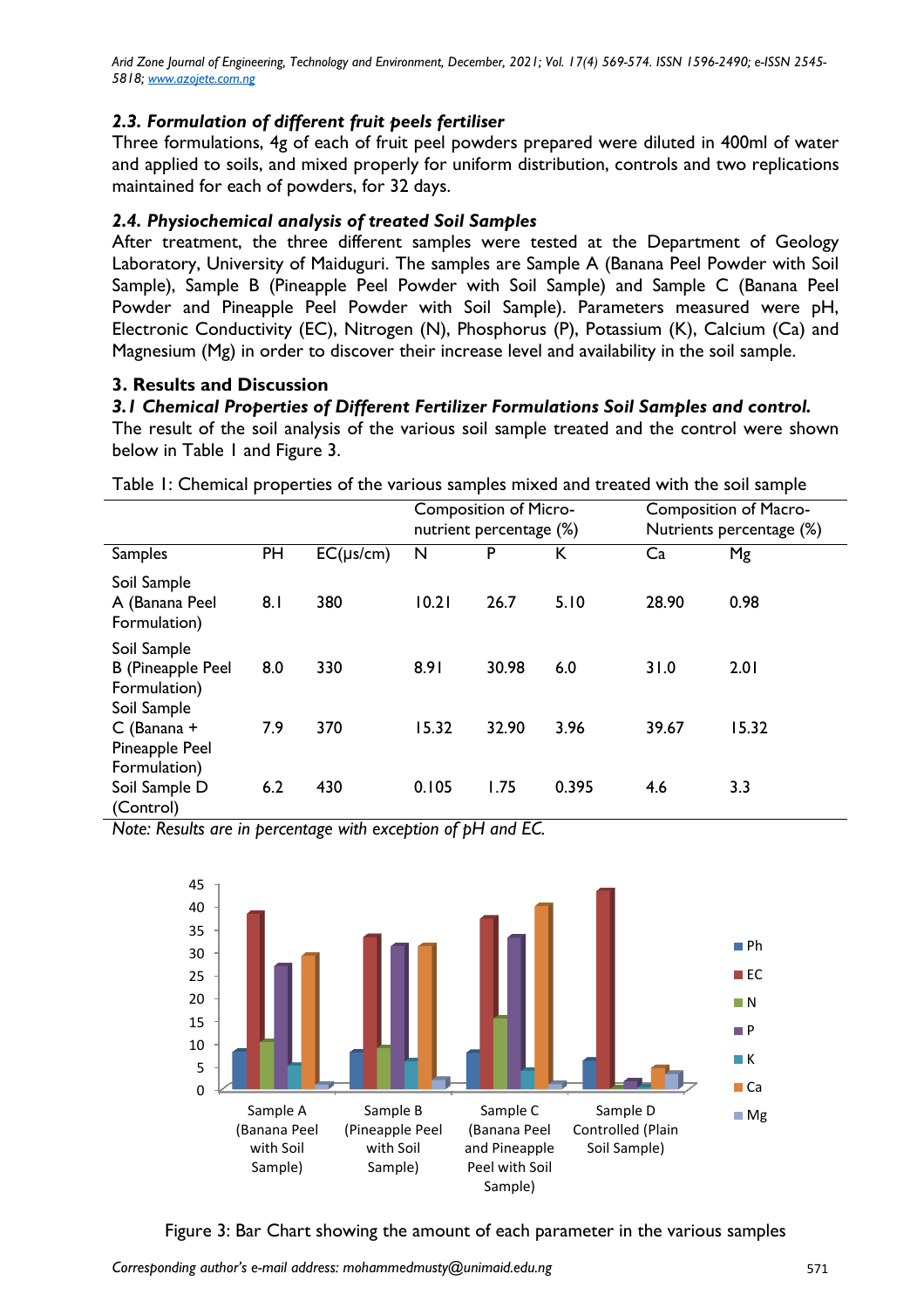*Mustapha et al: Study on the Use of Banana and Pineapple Peel Waste as Biofertilizers: Enhancing soil fertility, Promoting Sustainable Agriculture and Environmental Sanitation. AZOJETE 17(4):569-574. ISSN 1596-2490; e-ISSN 2545-5818, www.azojete.com.ng*

# *3.2 Nitrogen (N)*

As shown above in Figure 1 and Table 1, the treated samples have appreciable level of nitrogen content with Sample C (Banana and Pineapple Peel with Soil Sample) being the highest (15.32%) followed by sample A (10.21%) and Sample B (8.91%). However, Sample D (control) has the lowest Nitrogen content (0.105%) which differed significantly, this is similar to studies by Mamouni *et al.*, (2016) in which phytochemicals analysis wastes of potatoes peel and shrimp shells showed high nitrogen presence in them, averaging 16.2 and 49.8 kg/ton respectively, hence, signifying that fruit peels wastes are an important source of Nitrogen for plant growth. Nitrogen plays a vital role is protein development and various critical plant functions such as Photosynthetic and Enzymatic reactions (Hamid *et al*., 2019; Khairnar and Nair, 2019), if the soil is deficient in Nitrogen, the plants become stunted and pale. However, excess nitrogen can also be detrimental to plants.

# *3.3 Phosphorus (P)*

The result shows that Sample C (Banana and Pineapple Peel with Soil Sample) has the highest amount of Phosphorus with 32.90% followed by Sample B (30.98%) and Sample A(26.7%), and Sample D (controlled) has the lowest amount of Phosphorus with 1.75% which differed significantly with the treated samples. The results are again similar to findings by Mamouni *et al*., (2016), where almond hulls were found to be a good source of phosphorus with an average of 2.4 kg /ton, which can be beneficial for plant growth. Phosphorus provides plants with a means of using the energy harnessed by photosynthesis to drive its metabolism. It can stimulate root development, increase stalk and stem strength and improve flower and seed production (Hamid *et al.*, 2019). A deficiency of this nutrient can lead to impaired vegetative growth, weak root systems, poor fruit and seed quality, and low yield. However, Plants require fairly large quantities of phosphorus, but the levels of phosphorus available to plant roots at any given time are usually quite low.

# *3.4 Potassium (K)*

The result shows that Sample B (Pineapple Peel with Soil Sample) has the highest amount of Potassium (6%) followed by sample A and Sample C, while Sample D (control) has the lowest amount of Potassium with 0.395% which differed significantly, indicating that fruits peels are vital sources of potassium element for plant growth (Hussein et al. 2019), especially the Banana peels (Bakry *et al*., 2016). Potassium rivals nitrogen as the nutrient absorbed in greatest amounts by plants. Like nitrogen, crops take up a relatively large proportion of plant available potassium each growing season. Potassium enhances enzyme actions, aids in photosynthesis and food formation. It builds cellulose and helps translocation of sugars and starches. Potassium also plays role in the size, shape, color, taste, shelf life, fiber and other quality-related measurements of crops. Additionally, Potassium can increase root growth and improves drought tolerance (Hamid *et al*., 2019) Plants deficient in potassium are unable to utilize nitrogen and water efficiently and are more susceptible to disease.

# *3.5 Calcium (Ca)*

The result shows that Sample C (Banana and Pineapple Peel with Soil Sample) has the highest amount of Calcium with 39.67% and Sample D (controlled) has the lowest amount of Calcium with 4% which differed significantly. Calcium is essential for proper functioning of plant cell walls and membranes, also activating several enzymatic systems, thus significant to the proper development of plants (El Habbasha and Faten, 2015).

# *3.6 Magnesium (Mg)*

The result shows that Sample C (Banana and Pineapple Peel with Soil Sample) has the highest amount of Magnesium with 15.32% and Sample A (Banana Peel with Soil Sample) has the lowest amount of Magnesium with 0.98% which differed significantly. Magnesium acts together with phosphorus to drive plant metabolism and is part of chlorophyll; a vital substance for photosynthesis (Cowan, 2002; Shaul, 2002).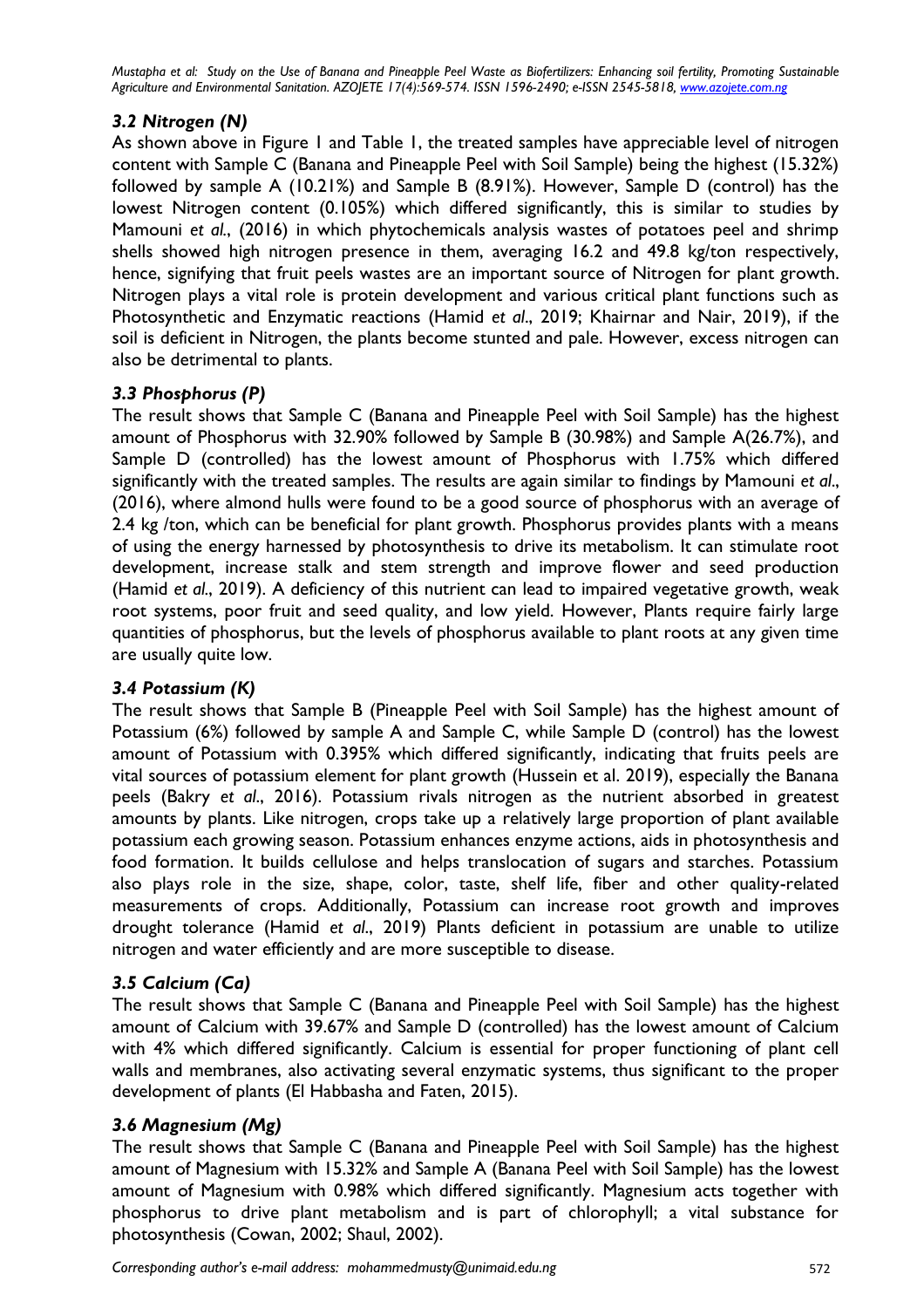*Arid Zone Journal of Engineering, Technology and Environment, December, 2021; Vol. 17(4) 569-574. ISSN 1596-2490; e-ISSN 2545- 5818; www.azojete.com.ng*

## *3.7 Soil pH*

This result shows that Sample A (Banana Peel with Soil Sample) has the highest pH value with 8.1 which corresponds with the findings by Khairnar and Nair, 2019, whereas Sample D (Controlled) has the lowest pH value with 6.2 which differed significantly. However, the pH values of the different soil samples; sample A, sample B and sample C were above 7 which signify the samples are base/alkaline. Depending on the chemical characteristics, different fruits peels exhibit different pH level (Khairnar and Nair, 2019), most plants grow best in soil with a pH between 6 and 7.The results shows that fruits waste can be used to regulate soil pH for enhanced agricultural productivity (Panwar, 2015). Soil pH is an indicator of the soil's acidity which is a primary factor controlling nutrient availability, microbial processes, and plant growth (Allen, 2013). When soil pH is maintained at the proper level, plant nutrient availability is optimized, solubility of toxic elements is minimized, and beneficial soil organisms are most active, the alkalinity of the treated samples was due to the fact that banana and pineapple were both alkaline fruits, hence can be essential in regulating soil PH for optimum growth and development as different plants perform best at a particular PH (Adrija and Navni, 2018).

# *3.8 Soil Electrical Conductivity (EC)*

This result shows that Sample D (Controlled) has the highest amount with 430μs/cm and Sample B (Pineapple Peel with Soil Sample) has the lowest amount with 330μs/cm which differed significantly. The High EC in the untreated sample (sample D) is an indication that fertilizer application is essential for altering soil EC and replenishing soil nutrients for maximum production. The Soil electrical conductivity (EC) is a measurement that correlates with soil properties that affect crop productivity, including soil texture, cation exchange capacity (CEC), drainage conditions, organic matter level, salinity, and subsoil characteristics. Electrical conductivity (EC) is the most common measure of soil salinity and is indicative of the ability of an aqueous solution to carry an electric current. Plants are detrimentally affected, both physically and chemically (Mun), by excess salts in some soils and by high levels of exchangeable sodium in others. Excess salts hinder plant growth by affecting the soil-water balance (Sheldon *et al*., 2004). Soils containing excess salts occur naturally in arid and semiarid climate.

### **4. Conclusion**

Comparative study on the utilization of Banana and Pineapple fruit peel as organic fertilizer was carried out to know soil fertility, towards promoting both sustainable agricultural and environmental sanitation. From the study, it is found that Banana and Pineapple peel waste are substantially rich in soil micro and macro nutrients to enhance soil fertility and increase plant yield, thus sanitizing the environment and reducing the negative impacts of inorganic fertilizers. It is therefore recommended that public and farmers should make beneficial use of fruits waste as organic fertilizers and not discarded indiscriminately causing pollution of the environment.

### **References**

Adrija, S. and Navni, R. 2018. Efficacy of Banana (*Musa paradisiaca*) and Sweet Lime Peels as Natural Fertiliser in Herbs. International Journal of Agricultural sciences, 10 (8):5822-5825.

Bakry, AB., Ibrahim, FM., Shater-Abdallah, MM. and El-Bassiouny, HMS. 2016. Effect of Banana Peel Extract or Tryptophan on Growth, Yield and Some Biochemical Aspects of Quinoa Plants under Water Deficit. International Journal of PharmTech Research*,* 9(8): 276-287.

Cowan, JA. 2002. Structural and Catalytic Chemistry of Magnesium Dependent Enzymes. Biometals, 15:225–235.

Dubey, V., Patel, AK., Shukla, A., Shukla, S. and Shalini, S. 2012. Impact of Continuous use of Chemical Fertiliser. International Journal of Engineering Development, 3(1): 13-16.

El Habbasha, SF. and Faten, MI. 2015.Calcium: Physiological Function, Deficiency andAbsorption. International Journal of ChemTech Research, 8(12): 196-202.